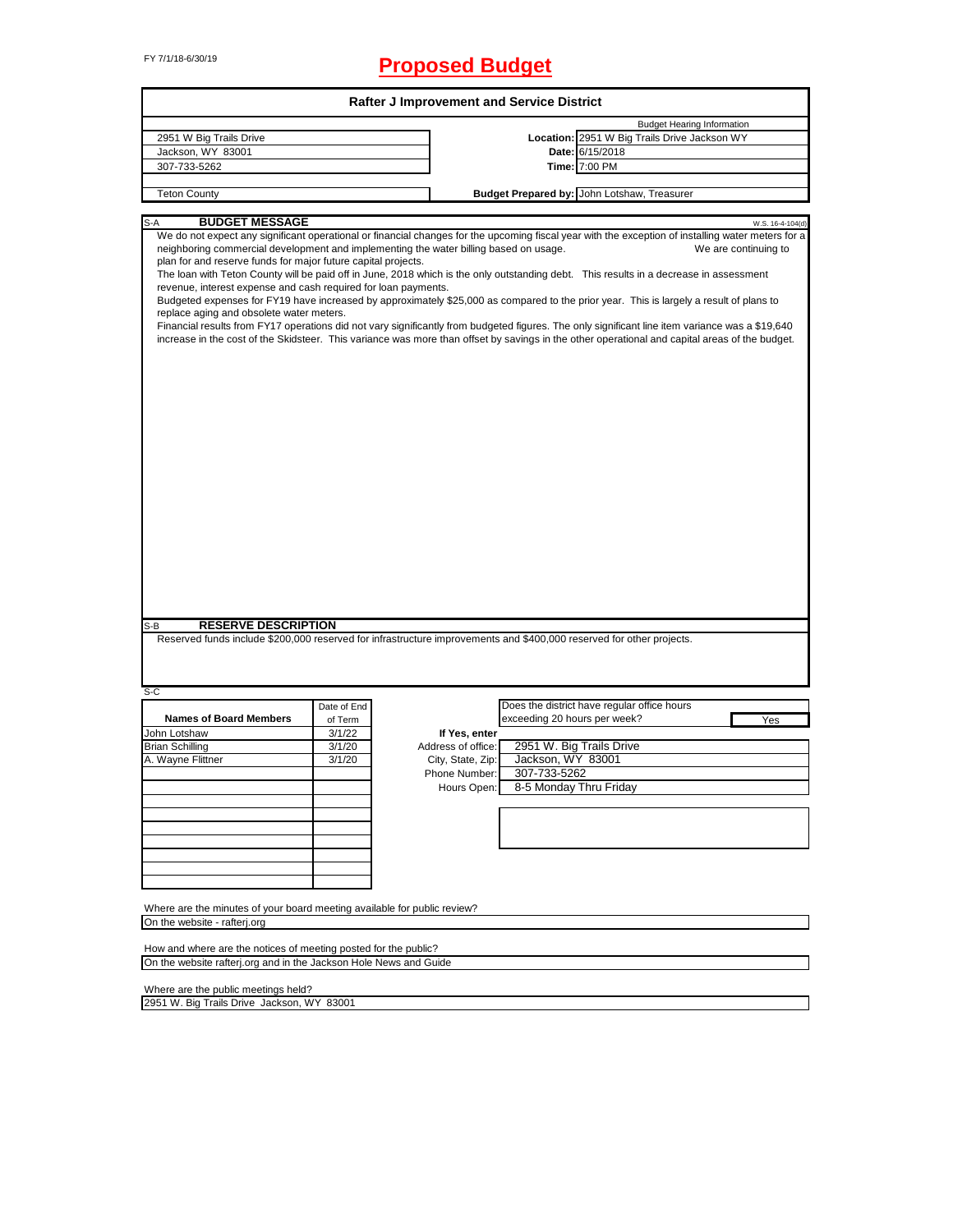### **PROPOSED BUDGET SUMMARY**

|                | <b>OVERVIEW</b>                                                             | 2016-2017<br>Actual   | 2017-2018<br>Estimated | 2018-2019<br>Proposed | Pending<br>Approval |
|----------------|-----------------------------------------------------------------------------|-----------------------|------------------------|-----------------------|---------------------|
|                |                                                                             |                       |                        |                       |                     |
| $S-1$<br>$S-2$ | <b>Total Budgeted Expenditures</b><br><b>Total Principal to Pay on Debt</b> | \$292.340<br>\$78.200 | \$273.974<br>\$77,336  | \$428.565             |                     |
| $S-3$          | <b>Total Change to Restricted Funds</b>                                     | \$0                   | \$50,000               | \$50,000              |                     |
|                |                                                                             |                       |                        |                       |                     |
| $S-4$          | <b>Total General Fund and Forecasted Revenues Available</b>                 | \$923,282             | \$927,740              | \$777,254             |                     |
| $S-5$          | Amount requested from County Commissioners                                  | \$312,246             | \$306,675              | \$215.225 Williams    |                     |
| $S-6$          | <b>Additional Funding Needed:</b>                                           |                       |                        |                       |                     |

2016-2017 Actual 2017-2018 Estimated 2018-2019 Proposed Pending Approval S-7 **Operating Revenues by Contact 10 and Contact 10 and Contact 11** \$131,575 \$141,645 \$148,603 \$148,603 S-8 **Tax levy (From the County Treasurer)** \$312,246 \$306,675 \$215,225 \$215,225 \$215,225 \$215,225 \$215,225 \$215,225 S-9 **Government Support** \$0 \$0 \$0 \$0 S-10 **Grants** \$0 \$0 \$0 \$0 S-11 **Other County Support (Not from Co. Treas.)** \$0 \$0 \$0 \$0 S-12 **Miscellaneous** \$908 \$867 \$867 \$867 \$867 \$867 \$867 S-13 **Other Forecasted Revenue** \$0 \$0 \$0 \$0 S-14 **Total Revenue 12.14 \$444,729 \$444,729 \$364,695** FY 7/1/18-6/30/19 Rafter J Improvement and Service District 2016-2017 Actual 2017-2018 Estimated 2018-2019 Proposed Pending Approval S-15 **Capital Outlay** \$50,362 | \$49,640 | \$120,000 S-16 **Interest and Fees On Debt** \$5,552 \$4,003 \$0 \$0 S-17 **Administration** \$16,778 \$35,150 \$37,000  *\$37,000 \$537,000 \$* S-18 **Operations** \$211,050 \$177,288 \$263,325 S-19 **Indirect Costs by Community Costs 19 Community Costs by Community Costs by Community Costs by Community Community Community Community Community Community Community Community Community Community Community** S-20 **Total Expenditures \$292,340 \$273,974 \$428,565 \$428,565 \$** 2016-2017 Actual 2017-2018 Estimated 2018-2019 Proposed Pending Approval S-21 **Principal Paid on Debt** \$78,200 \$77,336 \$0 2016-2017 Actual 2017-2018 Estimated 2018-2019 Proposed Pending Approval **S-22 <b>TOTAL GENERAL FUNDS** \$478,553 \$478,553 \$478,553 \$478,553 \$478,553 \$478,559 \$412,559 \$412,559 \$412,559 \$412,559 \$412,559 \$412,559 \$412,559 \$412,559 \$412,559 \$412,559 \$412,559 \$412,559 \$412,559 \$412,559 \$412,559 \$412, **Summary of Reserve Funds** S-23 **Beginning Balance in Reserve Accounts** S-24 a. Depreciation Reserve **12. Contract 12. Contract 12. SECO**,000 \$500,000 \$550,000 \$550,000 \$550,000 \$550,000 \$550,000 \$550,000 \$550,000 \$550,000 \$550,000 \$550,000 \$550,000 \$550,000 \$550,000 \$550,000 \$550,000 \$550,000 S-25 b. Other Reserve \$0 \$0 \$0 \$0 S-26 c. Emergency Reserve (Cash)  $\sqrt{30}$   $\sqrt{30}$   $\sqrt{30}$   $\sqrt{30}$   $\sqrt{30}$ **Total Reserves (a+b+c)**  $\begin{bmatrix} 1 & 0 & 0 \\ 0 & 0 & 0 \\ 0 & 0 & 0 \end{bmatrix}$  \$500,000 \$550,000 S-27 **Amount to be added**  S-28 a. Depreciation Reserve **\$1,000 \$50,000 \$50,000 \$50,000 \$50,000** \$50,000 \$50,000 \$50,000 \$50,000 \$50,000 \$50,000 \$50,000 \$50,000 \$50,000 \$50,000 \$50,000 \$50,000 \$50,000 \$50,000 \$50,000 \$50,000 \$50,000 \$50,000 \$50,000  $S-29$  b. Other Reserve  $S=0$   $S=0$   $S=0$   $S=0$   $S=0$ S-30 c. Emergency Reserve (Cash)  $\frac{1}{2}$   $\frac{1}{2}$   $\frac{1}{2}$   $\frac{1}{2}$   $\frac{1}{2}$   $\frac{1}{2}$   $\frac{1}{2}$   $\frac{1}{2}$   $\frac{1}{2}$   $\frac{1}{2}$   $\frac{1}{2}$   $\frac{1}{2}$   $\frac{1}{2}$   $\frac{1}{2}$   $\frac{1}{2}$   $\frac{1}{2}$   $\frac{1}{2}$   $\frac{1}{2}$   $\frac{1}{2}$ **Total to be added (a+b+c) be added** (a+b+c) **be added** (a+b+c) **be added** (a+b+c) **EXPENDITURE SUMMARY REVENUE SUMMARY DEBT SUMMARY CASH AND INVESTMENTS**

S-31 **Subtotal** \$500,000 \$550,000 \$600,000 S-32 **Less Total to be spent** \$0 \$0 \$0 \$0 S-33 **TOTAL RESERVES AT END OF FISCAL YEAR** \$500,000 \$550,000 \$650,000 \$600,000

*End of Summary*

*Budget Officer / District Official (if not same as "Submitted by")*

Date adopted by Special District

Jackson, WY 83001 **DISTRICT ADDRESS:** 2951 W Big Trails Drive **PREPARED BY:** John Lotshaw, Treasurer

**DISTRICT PHONE:** 307-733-5262

1/29/18 *Form approved by Wyoming Department of Audit, Public Funds Division Prepared in compliance with the Uniform Municipal Fiscal Procedures Act (W.S. 16-4-101 through 124) as it applies.*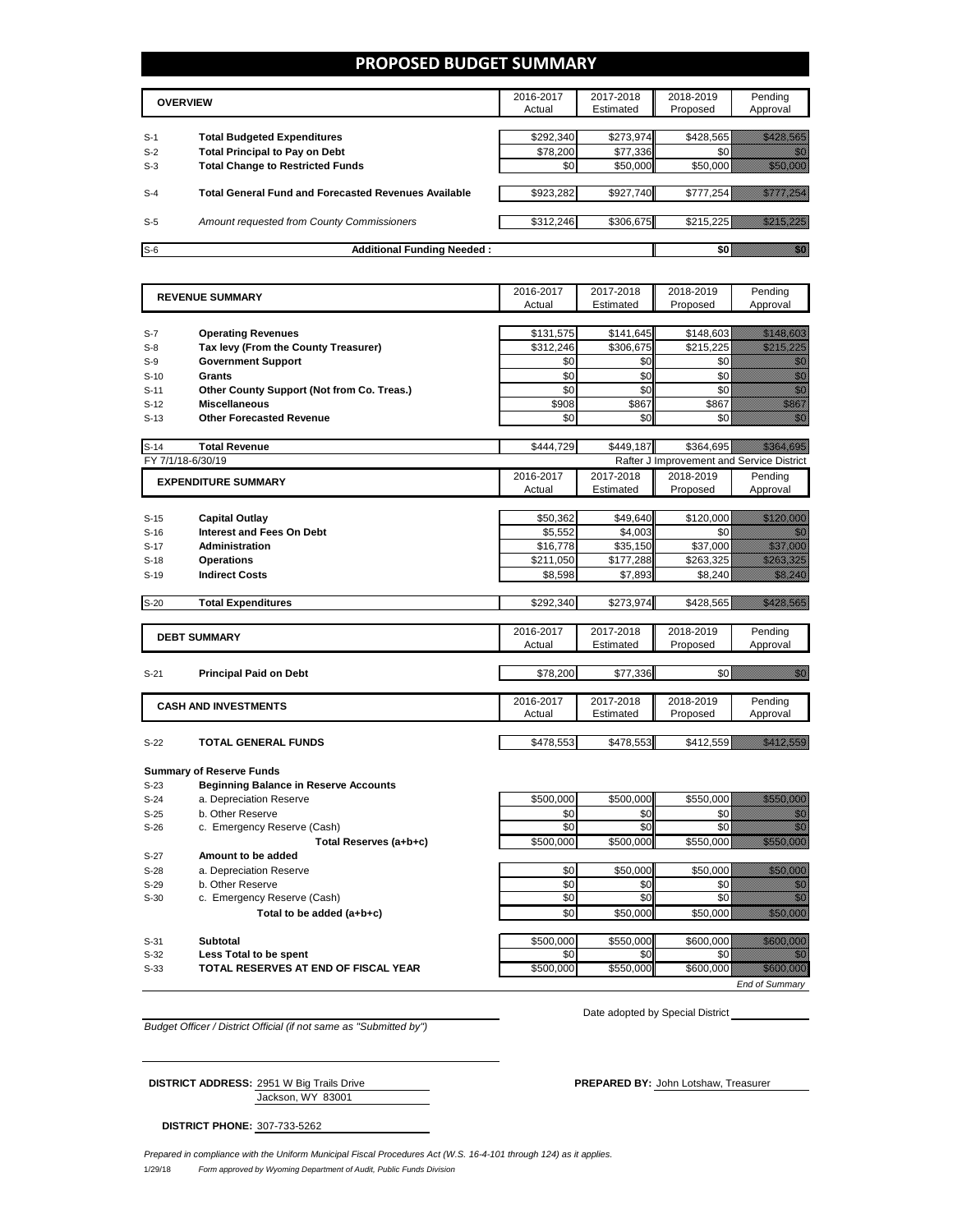# **Proposed Budget**

Rafter J Improvement and Service District

**NAME OF DISTRICT/BOARD**

**FYE** 6/30/2019

|                 | PROPERTY TAXES AND ASSESSMENTS                 |           |           |                 |                                                                                                                                                                                                                                 |
|-----------------|------------------------------------------------|-----------|-----------|-----------------|---------------------------------------------------------------------------------------------------------------------------------------------------------------------------------------------------------------------------------|
|                 |                                                | 2016-2017 | 2017-2018 | 2018-2019       | Pending                                                                                                                                                                                                                         |
|                 |                                                | Actual    | Estimated | Proposed        | Approval                                                                                                                                                                                                                        |
| $R-1$           | <b>Property Taxes and Assessments Received</b> |           |           |                 |                                                                                                                                                                                                                                 |
| $R - 1.1$       | Tax Levy (From the County Treasurer)           | \$312,246 | \$306,675 | \$215,225       | <u>e komunistist om de stad om</u>                                                                                                                                                                                              |
| $R - 1.2$       | <b>Other County Support</b>                    |           |           |                 |                                                                                                                                                                                                                                 |
|                 | <b>FORECASTED REVENUE</b>                      |           |           |                 |                                                                                                                                                                                                                                 |
|                 |                                                | 2016-2017 | 2017-2018 | 2018-2019       | Pending                                                                                                                                                                                                                         |
|                 |                                                | Actual    | Estimated | Proposed        | Approval                                                                                                                                                                                                                        |
| $R-2$           | <b>Revenues from Other Governments</b>         |           |           |                 |                                                                                                                                                                                                                                 |
| $R-2.1$         | State Aid                                      |           |           |                 |                                                                                                                                                                                                                                 |
| $R-2.2$         | Additional County Aid (non-treasurer)          |           |           |                 |                                                                                                                                                                                                                                 |
| $R - 2.3$       | City (or Town) Aid                             |           |           |                 |                                                                                                                                                                                                                                 |
| $R - 2.4$       | Other (Specify)                                |           |           |                 |                                                                                                                                                                                                                                 |
| $R - 2.5$       | <b>Total Government Support</b>                | \$0       | \$0       | \$0             | en de la filòlogía<br>Tallacha                                                                                                                                                                                                  |
| $R-3$           | <b>Operating Revenues</b>                      |           |           |                 |                                                                                                                                                                                                                                 |
| $R-3.1$         | <b>Customer Charges</b>                        | \$20,073  | \$39,424  | \$42,424        | <u> Kalifornia postali pri prima prima prima prima prima prima prima prima prima prima prima prima prima prima p</u>                                                                                                            |
| $R-3.2$         | Sales of Goods or Services                     | \$111,502 | \$102,221 | \$106,179       | <u> Kabupatèn Ba</u>                                                                                                                                                                                                            |
| $R - 3.3$       | <b>Other Assessments</b>                       |           |           |                 |                                                                                                                                                                                                                                 |
| $R - 3.4$       | <b>Total Operating Revenues</b>                | \$131,575 | \$141,645 | \$148,603       | <u> Kalendari Serika</u>                                                                                                                                                                                                        |
| $R-4$<br>Grants |                                                |           |           |                 |                                                                                                                                                                                                                                 |
| $R - 4.1$       | <b>Direct Federal Grants</b>                   |           |           |                 |                                                                                                                                                                                                                                 |
| $R - 4.2$       | Federal Grants thru State Agencies             |           |           |                 |                                                                                                                                                                                                                                 |
| $R - 4.3$       | <b>Grants from State Agencies</b>              |           |           |                 |                                                                                                                                                                                                                                 |
| $R - 4.4$       | <b>Total Grants</b>                            | \$0       | \$0       | $\overline{50}$ | en de la familie de la familie de la familie de la familie de la familie de la familie de la familie de la fa<br>De la familie de la familie de la familie de la familie de la familie de la familie de la familie de la famili |
| $R-5$           | <b>Miscellaneous Revenue</b>                   |           |           |                 |                                                                                                                                                                                                                                 |
| $R - 5.1$       | Interest                                       | \$908     | \$867     | \$867           | <u>ti k</u>                                                                                                                                                                                                                     |
| $R - 5.2$       | Other: Specify                                 |           |           |                 |                                                                                                                                                                                                                                 |
| $R - 5.3$       | Other: Additional                              |           |           |                 |                                                                                                                                                                                                                                 |
| $R - 5.4$       | <b>Total Miscellaneous</b>                     | \$908     | \$867     | \$867           | <u>eli k</u>                                                                                                                                                                                                                    |
| $R - 5.5$       | <b>Total Forecasted Revenue</b>                | \$132,483 | \$142,512 | \$149,470       | <u>Talian yang bermula</u>                                                                                                                                                                                                      |

**R-6 Other Forecasted Revenue** R-6.1 a. Other past due-as estimated by Co. Treas. R-6.2 b. Other forecasted revenue (specify): R-6.3 R-6.4

R-6.5

R-6.6 **Total Other Forecasted Revenue (a+b)** \$0 \$0 \$0 \$0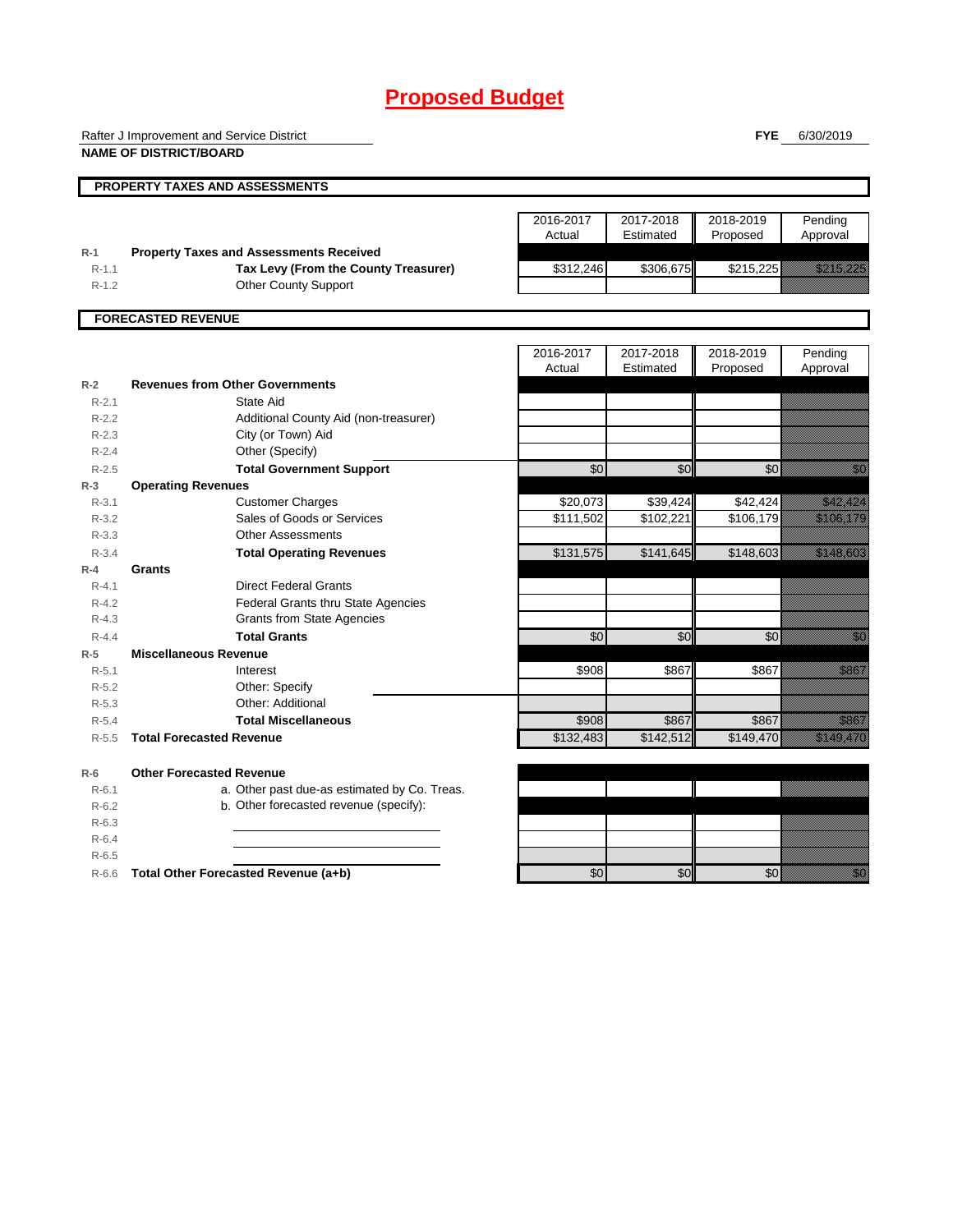# **CAPITAL OUTLAY BUDGET**

|                         | 110191   |
|-------------------------|----------|
| <b>Capital Outlay</b>   |          |
| <b>Real Property</b>    |          |
| Vehicles                |          |
| <b>Office Equipment</b> |          |
| Other (Specify)         |          |
| <b>Water Meter Pits</b> | \$28,453 |
| <b>Water Pumps</b>      | \$21,909 |
| see additional details  |          |
| TOTAL CAPITAL OUTLAY    | \$50,362 |
|                         |          |

|           |                             |                         | 2016-2017 | 2017-2018 | 2018-2019 | Pending                                                                                                               |
|-----------|-----------------------------|-------------------------|-----------|-----------|-----------|-----------------------------------------------------------------------------------------------------------------------|
|           |                             |                         | Actual    | Estimated | Proposed  | Approval                                                                                                              |
|           | <b>Capital Outlay</b>       |                         |           |           |           |                                                                                                                       |
| $E - 1.1$ |                             | <b>Real Property</b>    |           |           |           |                                                                                                                       |
| $E - 1.2$ |                             | Vehicles                |           |           |           |                                                                                                                       |
| $E-1.3$   |                             | Office Equipment        |           |           |           |                                                                                                                       |
| $E - 1.4$ |                             | Other (Specify)         |           |           |           |                                                                                                                       |
| $E-1.5$   |                             | <b>Water Meter Pits</b> | \$28,453  |           |           |                                                                                                                       |
| $E-1.6$   |                             | Water Pumps             | \$21,909  |           |           |                                                                                                                       |
| $E - 1.7$ |                             | see additional details  |           | \$49,640  | \$120,000 | <u>eli kutoko k</u>                                                                                                   |
| $E-1.8$   | <b>TOTAL CAPITAL OUTLAY</b> |                         | \$50,362  | \$49,640  | \$120,000 | <u> a shekara ta 1999 a shekara ta 1999 a shekara ta 1999 a shekara ta 1999 a shekara ta 1999 a shekara ta 1999 a</u> |

## **ADMINISTRATION BUDGET**

| $E-2$     | <b>Personnel Services</b>            |                               |
|-----------|--------------------------------------|-------------------------------|
| $E - 2.1$ |                                      | Administrator                 |
| $E - 2.2$ |                                      | Secretary                     |
| $E - 2.3$ |                                      | Clerical                      |
| $E - 2.4$ |                                      | Other (Specify)               |
| $E - 2.5$ |                                      |                               |
| $E - 2.6$ |                                      |                               |
| $E - 2.7$ |                                      |                               |
| $E-3$     | <b>Board Expenses</b>                |                               |
| $E - 3.1$ |                                      | Travel                        |
| $E - 3.2$ |                                      | Mileage                       |
| $E - 3.3$ |                                      | Other (Specify)               |
| $E - 3.4$ |                                      | Meals                         |
| $E - 3.5$ |                                      |                               |
| $E - 3.6$ |                                      |                               |
| $E-4$     | <b>Contractual Services</b>          |                               |
| $E - 4.1$ |                                      | Legal                         |
| $E - 4.2$ |                                      | Accounting/Auditing           |
| $E - 4.3$ |                                      | Other (Specify)               |
| $E - 4.4$ |                                      | Engineering                   |
| $E - 4.5$ |                                      |                               |
| $E - 4.6$ |                                      |                               |
| $E-5$     | <b>Other Administrative Expenses</b> |                               |
| $E - 5.1$ |                                      | <b>Office Supplies</b>        |
| $E - 5.2$ |                                      | Office equipment, rent & repa |
| $E - 5.3$ |                                      | Education                     |
| $E - 5.4$ |                                      | Registrations                 |
| $E - 5.5$ |                                      | Other (Specify)               |
| $E - 5.6$ |                                      | Postage                       |
| $E - 5.7$ |                                      |                               |
| $E - 5.8$ |                                      |                               |
| $E-6$     | <b>TOTAL ADMINISTRATION</b>          |                               |

|                          |                                        | 2016-2017<br>Actual | 2017-2018<br>Estimated | 2018-2019<br>Proposed | Pending<br>Approval     |
|--------------------------|----------------------------------------|---------------------|------------------------|-----------------------|-------------------------|
| Ž                        | <b>Personnel Services</b>              |                     |                        |                       |                         |
| $E - 2.1$                | Administrator                          |                     |                        |                       |                         |
| $E - 2.2$                | Secretary                              |                     |                        |                       |                         |
| $E - 2.3$                | Clerical                               |                     |                        |                       |                         |
| $E - 2.4$                | Other (Specify)                        |                     |                        |                       |                         |
| $E - 2.5$                |                                        |                     |                        |                       |                         |
| $E - 2.6$                |                                        |                     |                        |                       |                         |
| $E-2.7$                  |                                        |                     |                        |                       |                         |
| $\overline{\phantom{a}}$ | <b>Board Expenses</b>                  |                     |                        |                       |                         |
| $E - 3.1$                | Travel                                 |                     |                        |                       |                         |
| $E - 3.2$                | Mileage                                |                     |                        |                       |                         |
| $E - 3.3$                | Other (Specify)                        |                     |                        |                       |                         |
| $E - 3.4$                | Meals                                  | \$210               | \$200                  | \$200                 | <u>tillistid</u>        |
| $E - 3.5$                |                                        |                     |                        |                       |                         |
| $E - 3.6$                |                                        |                     |                        |                       |                         |
| Ļ.                       | <b>Contractual Services</b>            |                     |                        |                       |                         |
| $E - 4.1$                | Legal                                  | \$3,475<br>\$4,345  | \$10,000               | \$8,500               | <u> Kalendari K</u>     |
| $E - 4.2$<br>$E - 4.3$   | Accounting/Auditing<br>Other (Specify) |                     | \$7,850                | \$10,000              | <u> Kalendari Se</u>    |
| $E - 4.4$                | Engineering                            | \$7,240             | \$15,000               | \$15,000              | <u> Harristo Sta</u>    |
| $E - 4.5$                |                                        |                     |                        |                       |                         |
| $E - 4.6$                |                                        |                     |                        |                       |                         |
| $\overline{\phantom{a}}$ | <b>Other Administrative Expenses</b>   |                     |                        |                       |                         |
| $E - 5.1$                | <b>Office Supplies</b>                 | \$391               | $\sqrt{450}$           | \$450                 | <u>i ka</u>             |
| $E - 5.2$                | Office equipment, rent & repair        | \$0                 | \$300                  | \$300                 | <u>till fra</u>         |
| $E - 5.3$                | Education                              |                     |                        |                       |                         |
| $E - 5.4$                | Registrations                          | \$0                 | \$100                  | \$1,300               | <u> Kalifornia (</u>    |
| $E - 5.5$                | Other (Specify)                        |                     |                        |                       |                         |
| $E - 5.6$                | Postage                                | \$1,117             | \$1,250                | \$1,250               | <u>tika kuning ka</u>   |
| $E - 5.7$                |                                        |                     |                        |                       |                         |
| $E - 5.8$                |                                        |                     |                        |                       |                         |
| ŝ                        | <b>TOTAL ADMINISTRATION</b>            | \$16,778            | \$35,150               | \$37,000              | <u>elitika kontroll</u> |
|                          |                                        |                     |                        |                       |                         |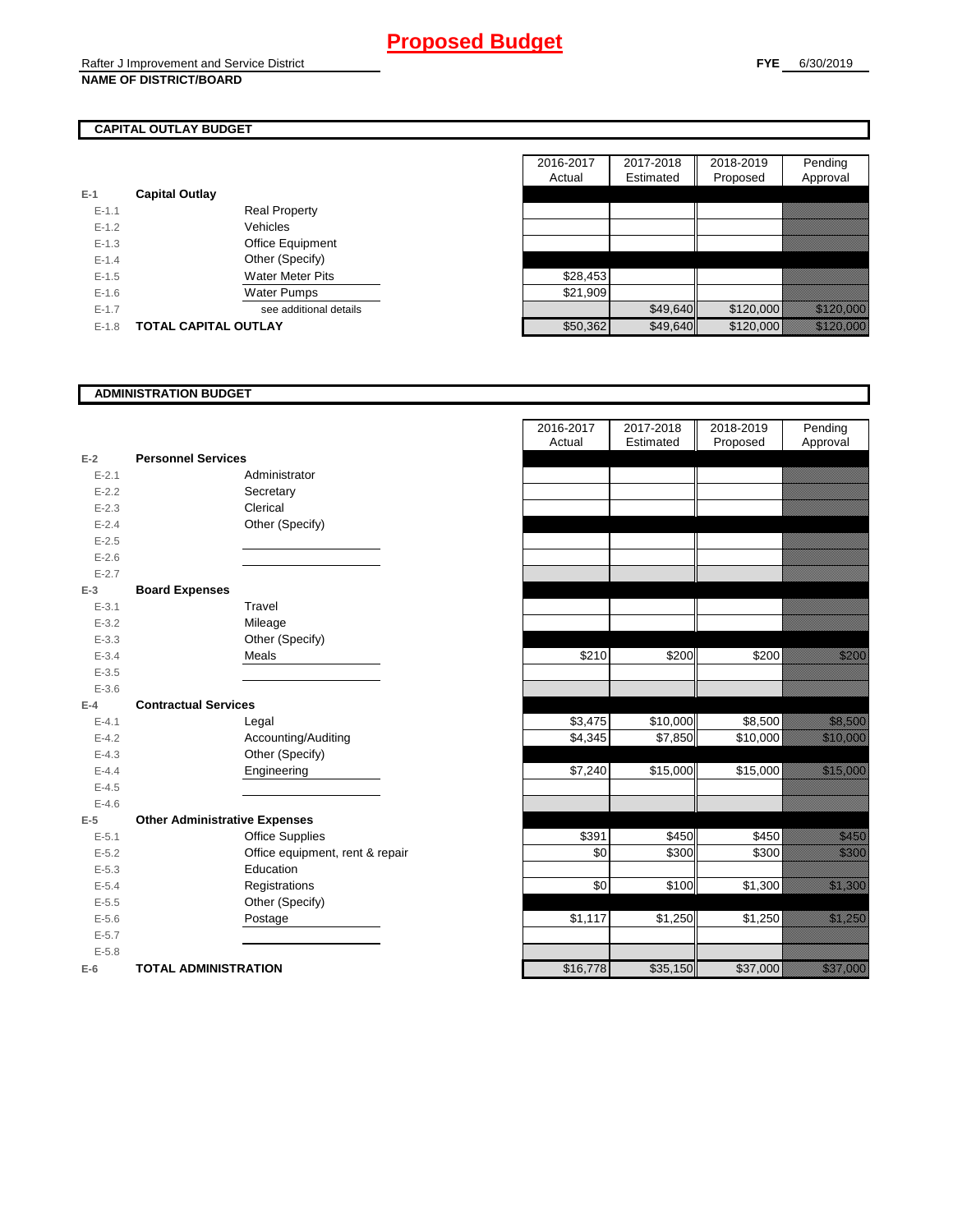# **Proposed Budget**

Rafter J Improvement and Service District

## **FYE** 6/30/2019

# **OPERATIONS BUDGET**

|           |                                        | Actual    | Estimated | Proposed             | Approvai                                                                                                                                                                                                                         |
|-----------|----------------------------------------|-----------|-----------|----------------------|----------------------------------------------------------------------------------------------------------------------------------------------------------------------------------------------------------------------------------|
| $E-7$     | <b>Personnel Services</b>              |           |           |                      |                                                                                                                                                                                                                                  |
| $E - 7.1$ | Wages--Operations                      |           |           |                      |                                                                                                                                                                                                                                  |
| $E - 7.2$ | <b>Service Contracts</b>               |           |           |                      |                                                                                                                                                                                                                                  |
| $E - 7.3$ | Other (Specify)                        |           |           |                      |                                                                                                                                                                                                                                  |
| $E - 7.4$ |                                        |           |           |                      |                                                                                                                                                                                                                                  |
| $E - 7.5$ |                                        |           |           |                      |                                                                                                                                                                                                                                  |
| $E - 7.6$ |                                        |           |           |                      |                                                                                                                                                                                                                                  |
| $E-8$     | <b>Travel</b>                          |           |           |                      |                                                                                                                                                                                                                                  |
| $E - 8.1$ | Mileage                                |           |           |                      |                                                                                                                                                                                                                                  |
| $E-8.2$   | Other (Specify)                        |           |           |                      |                                                                                                                                                                                                                                  |
| $E - 8.3$ |                                        |           |           |                      |                                                                                                                                                                                                                                  |
| $E - 8.4$ |                                        |           |           |                      |                                                                                                                                                                                                                                  |
| $E - 8.5$ |                                        |           |           |                      |                                                                                                                                                                                                                                  |
| $E-9$     | <b>Operating supplies (List)</b>       |           |           |                      |                                                                                                                                                                                                                                  |
| $E-9.1$   |                                        |           |           |                      |                                                                                                                                                                                                                                  |
| $E-9.2$   |                                        |           |           |                      |                                                                                                                                                                                                                                  |
| $E-9.3$   |                                        |           |           |                      |                                                                                                                                                                                                                                  |
| $E - 9.4$ |                                        |           |           |                      |                                                                                                                                                                                                                                  |
| $E-9.5$   |                                        |           |           |                      |                                                                                                                                                                                                                                  |
| $E-10$    | <b>Program Services (List)</b>         |           |           |                      |                                                                                                                                                                                                                                  |
| $E-10.1$  | Advertising                            | \$51      | \$250     | \$250                | a katika katika katika katika katika katika alifuwa alifuwa alifuwa alifuwa alifuwa alifuwa alifuwa alifuwa a<br>Marejeo                                                                                                         |
| $E-10.2$  |                                        |           |           |                      |                                                                                                                                                                                                                                  |
| $E-10.3$  |                                        |           |           |                      |                                                                                                                                                                                                                                  |
| $E-10.4$  |                                        |           |           |                      |                                                                                                                                                                                                                                  |
| $E-10.5$  |                                        |           |           |                      |                                                                                                                                                                                                                                  |
| $E-11$    | <b>Contractual Arrangements (List)</b> |           |           |                      |                                                                                                                                                                                                                                  |
| $E-11.1$  | <b>HOA Staff Reimbursemer</b>          | \$85,050  | \$85,050  | \$85,050             | <u>i ka</u>                                                                                                                                                                                                                      |
| $E-11.2$  | <b>HOA Vehicle Usage</b>               | \$6,825   | \$6,825   | \$6,825              | <u>i karatifan yang berlapas dalam bagi dalam dalam bagi dalam bagi dalam bagi dalam bagi dalam bagi dalam bagi d</u>                                                                                                            |
| $E-11.3$  |                                        |           |           |                      |                                                                                                                                                                                                                                  |
| $E-11.4$  |                                        |           |           |                      |                                                                                                                                                                                                                                  |
| $E-11.5$  |                                        |           |           |                      |                                                                                                                                                                                                                                  |
| $E-12$    | <b>Other operations (Specify)</b>      |           |           |                      |                                                                                                                                                                                                                                  |
| $E-12.1$  | Road Maintenance                       | \$28,472  | \$8,582   | $\overline{$}19,500$ | <u> Karlin Maria Sara</u>                                                                                                                                                                                                        |
| $E-12.2$  | Sewer System Maint                     | \$29,518  | \$36,699  | \$25,500             | <u> Mariji ya K</u>                                                                                                                                                                                                              |
| $E-12.3$  | Water System Maint                     | \$61,134  | \$39,882  | \$66,200             | <u> Karl III ya k</u>                                                                                                                                                                                                            |
| $E-12.4$  | <b>Contingency Funds</b>               |           | \$0       | \$60,000             | <u> Karl Sara</u>                                                                                                                                                                                                                |
| $E-12.5$  |                                        |           |           |                      |                                                                                                                                                                                                                                  |
| $E-13$    | <b>TOTAL OPERATIONS</b>                | \$211,050 | \$177,288 | \$263,325            | a katika katika katika katika katika katika alikuwa na katika katika katika alikuwa katika alikuwa na katika k<br>Katika katika katika katika katika katika katika katika katika katika katika katika katika katika katika katik |

|                |                                        | 2016-2017 | 2017-2018 | 2018-2019          | Pending                                                                                                                                                                                                                          |
|----------------|----------------------------------------|-----------|-----------|--------------------|----------------------------------------------------------------------------------------------------------------------------------------------------------------------------------------------------------------------------------|
|                |                                        | Actual    | Estimated | Proposed           | Approval                                                                                                                                                                                                                         |
| $\overline{7}$ | <b>Personnel Services</b>              |           |           |                    |                                                                                                                                                                                                                                  |
| $E - 7.1$      | Wages--Operations                      |           |           |                    |                                                                                                                                                                                                                                  |
| $E - 7.2$      | <b>Service Contracts</b>               |           |           |                    |                                                                                                                                                                                                                                  |
| $E - 7.3$      | Other (Specify)                        |           |           |                    |                                                                                                                                                                                                                                  |
| $E - 7.4$      |                                        |           |           |                    |                                                                                                                                                                                                                                  |
| $E - 7.5$      |                                        |           |           |                    |                                                                                                                                                                                                                                  |
| $E - 7.6$      |                                        |           |           |                    |                                                                                                                                                                                                                                  |
| 8              | <b>Travel</b>                          |           |           |                    |                                                                                                                                                                                                                                  |
| $E-8.1$        | Mileage                                |           |           |                    |                                                                                                                                                                                                                                  |
| $E - 8.2$      | Other (Specify)                        |           |           |                    |                                                                                                                                                                                                                                  |
| $E - 8.3$      |                                        |           |           |                    |                                                                                                                                                                                                                                  |
| $E - 8.4$      |                                        |           |           |                    |                                                                                                                                                                                                                                  |
| $E - 8.5$      |                                        |           |           |                    |                                                                                                                                                                                                                                  |
| 9              | <b>Operating supplies (List)</b>       |           |           |                    |                                                                                                                                                                                                                                  |
| $E - 9.1$      |                                        |           |           |                    |                                                                                                                                                                                                                                  |
| $E - 9.2$      |                                        |           |           |                    |                                                                                                                                                                                                                                  |
| $E - 9.3$      |                                        |           |           |                    |                                                                                                                                                                                                                                  |
| $E - 9.4$      |                                        |           |           |                    |                                                                                                                                                                                                                                  |
| $E-9.5$        |                                        |           |           |                    |                                                                                                                                                                                                                                  |
| 10             | <b>Program Services (List)</b>         |           |           |                    |                                                                                                                                                                                                                                  |
| $E-10.1$       | Advertising                            | \$51      | \$250     | \$250              | <u>ti ka</u>                                                                                                                                                                                                                     |
| $E-10.2$       |                                        |           |           |                    |                                                                                                                                                                                                                                  |
| $E-10.3$       |                                        |           |           |                    |                                                                                                                                                                                                                                  |
| $E-10.4$       |                                        |           |           |                    |                                                                                                                                                                                                                                  |
| $E-10.5$       |                                        |           |           |                    |                                                                                                                                                                                                                                  |
| $-11$          | <b>Contractual Arrangements (List)</b> |           |           |                    |                                                                                                                                                                                                                                  |
| $E-11.1$       | HOA Staff Reimbursemer                 | \$85,050  | \$85,050  | \$85,050           | <u> Karl Maria San Barat </u>                                                                                                                                                                                                    |
| $E-11.2$       | <b>HOA Vehicle Usage</b>               | \$6,825   | \$6,825   | \$6,825            | <u>tionalisti k</u>                                                                                                                                                                                                              |
| $E-11.3$       |                                        |           |           |                    |                                                                                                                                                                                                                                  |
| $E - 11.4$     |                                        |           |           |                    |                                                                                                                                                                                                                                  |
| $E-11.5$       |                                        |           |           |                    |                                                                                                                                                                                                                                  |
| 12             | <b>Other operations (Specify)</b>      |           |           |                    |                                                                                                                                                                                                                                  |
| $E-12.1$       | Road Maintenance                       | \$28,472  | \$8,582   | \$19,500           | <u> Karl Sara</u>                                                                                                                                                                                                                |
| $E-12.2$       | Sewer System Maint                     | \$29,518  | \$36,699  | \$25,500           | <u> Karlin Albert II</u>                                                                                                                                                                                                         |
| $E-12.3$       | Water System Maint                     | \$61,134  | \$39,882  | \$66,200           | <u> Karl Barat Sarajan Saraja</u>                                                                                                                                                                                                |
| $E-12.4$       | <b>Contingency Funds</b>               |           | \$0       | $\frac{1}{60,000}$ | <u> Kabupatèn Indonesia</u>                                                                                                                                                                                                      |
| $E-12.5$       |                                        |           |           |                    |                                                                                                                                                                                                                                  |
| $-13$          | <b>TOTAL OPERATIONS</b>                | \$211.050 | \$177.288 | \$263.325          | a katika katika katika katika katika katika katika katika katika katika katika katika katika katika katika kat<br>Katika katika katika katika katika katika katika katika katika katika katika katika katika katika katika katik |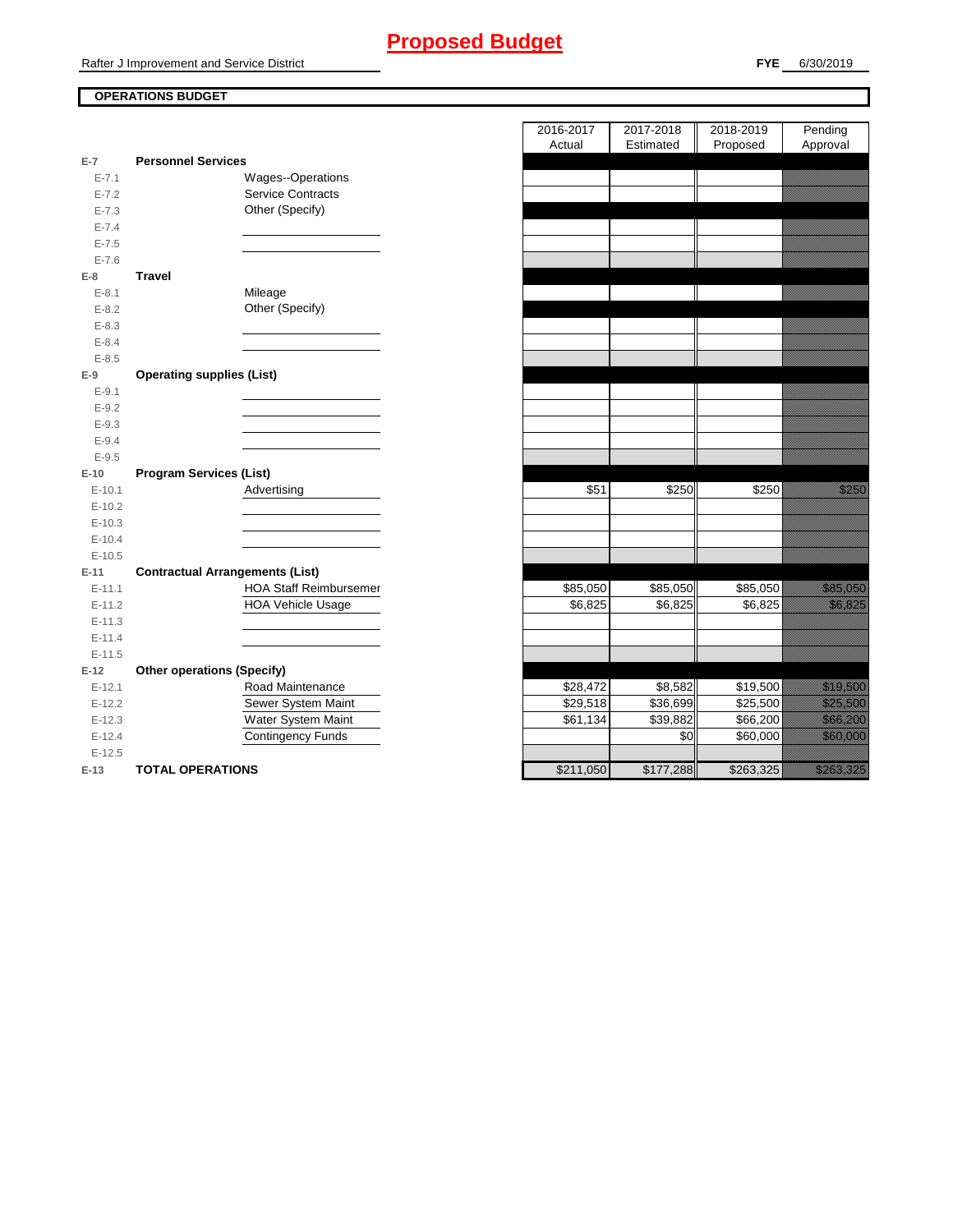# **Proposed Budget**

Rafter J Improvement and Service District

# **INDIRECT COSTS BUDGET**

| E-14     | Insurance                    |
|----------|------------------------------|
| $F-141$  | Liability                    |
| $F-142$  | Buildings and vehicles       |
| $E-14.3$ | Equipment                    |
| $F-144$  | Other (Specify)              |
| $E-14.5$ |                              |
| $F-146$  |                              |
| $F-147$  |                              |
| E-15     | Indirect payroll costs:      |
| $E-15.1$ | FICA (Social Security) taxes |
| $E-15.2$ | <b>Workers Compensation</b>  |
| $E-15.3$ | <b>Unemployment Taxes</b>    |
| $F-154$  | Retirement                   |
| $E-15.5$ | Health Insurance             |
| $F-156$  | Other (Specify)              |
| $E-15.7$ |                              |
| $E-15.8$ |                              |
| $E-15.9$ |                              |
| $E-16$   | <b>Depreciation Expenses</b> |
| $E-17$   | <b>TOTAL INDIRECT COSTS</b>  |

|          |                              | 2016-2017 | 2017-2018 | 2018-2019 | Pending                                                                                                              |
|----------|------------------------------|-----------|-----------|-----------|----------------------------------------------------------------------------------------------------------------------|
|          |                              | Actual    | Estimated | Proposed  | Approval                                                                                                             |
| $E-14$   | <b>Insurance</b>             |           |           |           |                                                                                                                      |
| $E-14.1$ | Liability                    | \$8,598   | \$7,893   | \$8,240   | <u> Karlingan Sa</u>                                                                                                 |
| $E-14.2$ | Buildings and vehicles       |           |           |           |                                                                                                                      |
| $E-14.3$ | Equipment                    |           |           |           |                                                                                                                      |
| $E-14.4$ | Other (Specify)              |           |           |           |                                                                                                                      |
| $E-14.5$ |                              |           |           |           |                                                                                                                      |
| $E-14.6$ |                              |           |           |           |                                                                                                                      |
| $E-14.7$ |                              |           |           |           |                                                                                                                      |
| $E-15$   | Indirect payroll costs:      |           |           |           |                                                                                                                      |
| $E-15.1$ | FICA (Social Security) taxes |           |           |           |                                                                                                                      |
| $E-15.2$ | <b>Workers Compensation</b>  |           |           |           |                                                                                                                      |
| $E-15.3$ | <b>Unemployment Taxes</b>    |           |           |           |                                                                                                                      |
| $E-15.4$ | Retirement                   |           |           |           |                                                                                                                      |
| $E-15.5$ | <b>Health Insurance</b>      |           |           |           |                                                                                                                      |
| $E-15.6$ | Other (Specify)              |           |           |           |                                                                                                                      |
| $E-15.7$ |                              |           |           |           |                                                                                                                      |
| $E-15.8$ |                              |           |           |           |                                                                                                                      |
| $E-15.9$ |                              |           |           |           |                                                                                                                      |
| E-16     | <b>Depreciation Expenses</b> |           |           |           |                                                                                                                      |
| E-17     | <b>TOTAL INDIRECT COSTS</b>  | \$8,598   | \$7,893   | \$8,240   | <u>i karatikana ya kusingan karatikana ya kusingan karatikana ya kusingan karatikana ya kusingan karatikana ya k</u> |
|          |                              |           |           |           |                                                                                                                      |

#### **DEBT SERVICE BUDGET**

|         |                           | 2016-2017 | 2017-2018 | 2018-2019  | Pending  |
|---------|---------------------------|-----------|-----------|------------|----------|
|         |                           | Actual    | Estimated | Proposed   | Approval |
| $D-1$   | <b>Debt Service</b>       |           |           |            |          |
| $D-1.1$ | Principal                 | \$78,200  | \$77.336  | <b>\$0</b> |          |
| $D-1.2$ | Interest                  | \$5,552   | \$4,003   | \$0 I      |          |
| $D-1.3$ | Fees                      |           |           |            |          |
| $D-2$   | <b>TOTAL DEBT SERVICE</b> | \$83,752  | \$81,339  | \$0        |          |